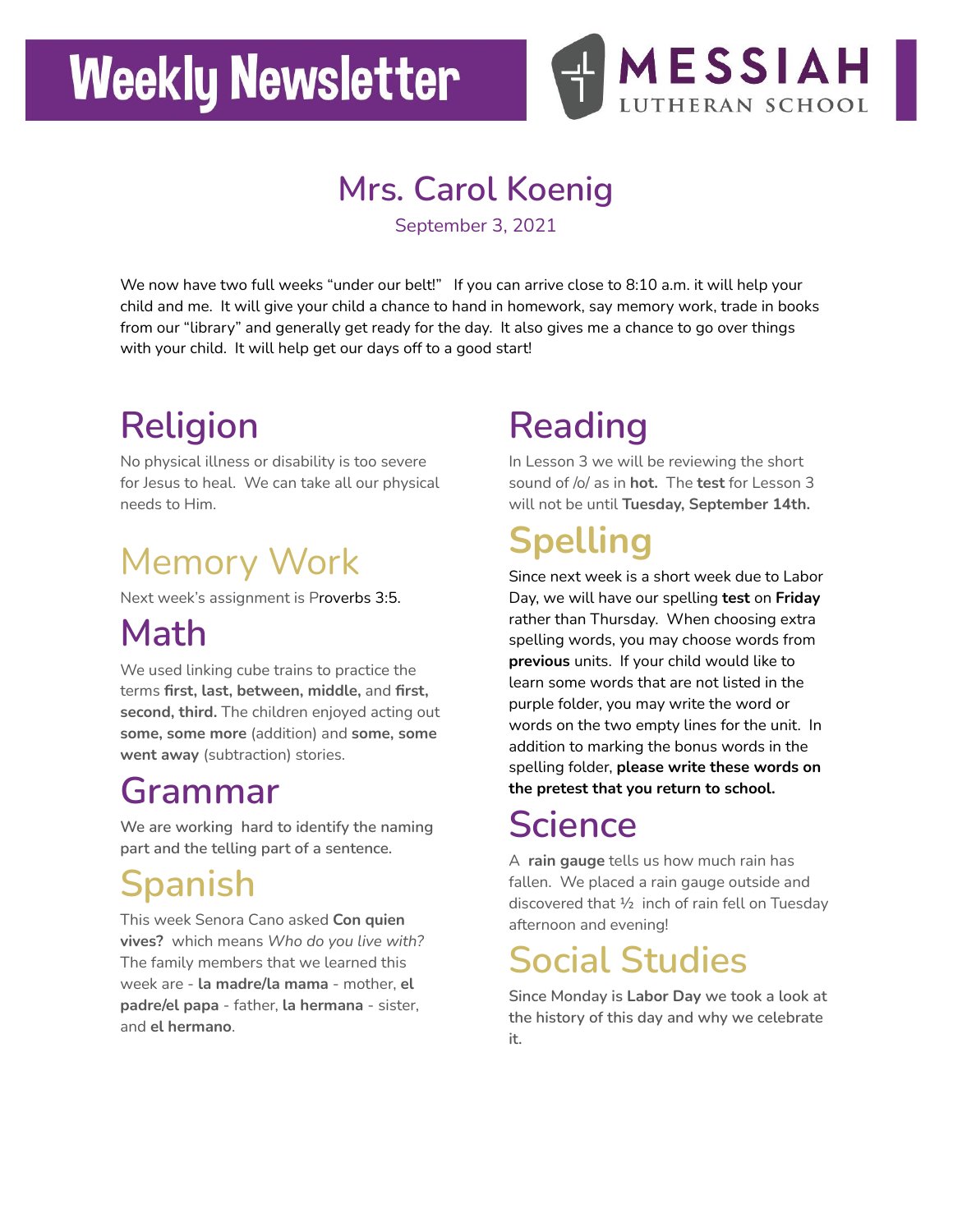# **Weekly Newsletter**



#### **continued...**

## **Memory Book Fee**

Listed on the 1st Grade Supply List is a \$7 Memory Book Fee to cover the cost of photo processing for the First Grade Memory Book that the children receive at the end of the school year. This fee was billed through FACTS this week. Thank you!

## Book Reports

Our Show and Tell book reports start on Tuesday. Please check the schedule for your child's assigned date. The children must show the pictures and tell what is happening in each one. They **may not** read the book. It should be a funny book. I did a sample report for the children on Friday.

Sounds like we'll have some beautiful weather later in the weekend. Hopefully you'll have time to relax and do some fun things with your family during the long weekend. Don't forget to worship our loving God who keeps us safe in His love!



At Messiah Lutheran School we live to discover and share the love of Jesus Christ through a quality Christian education. **Sunday Worship Times** 9:00am and 10:30am CST